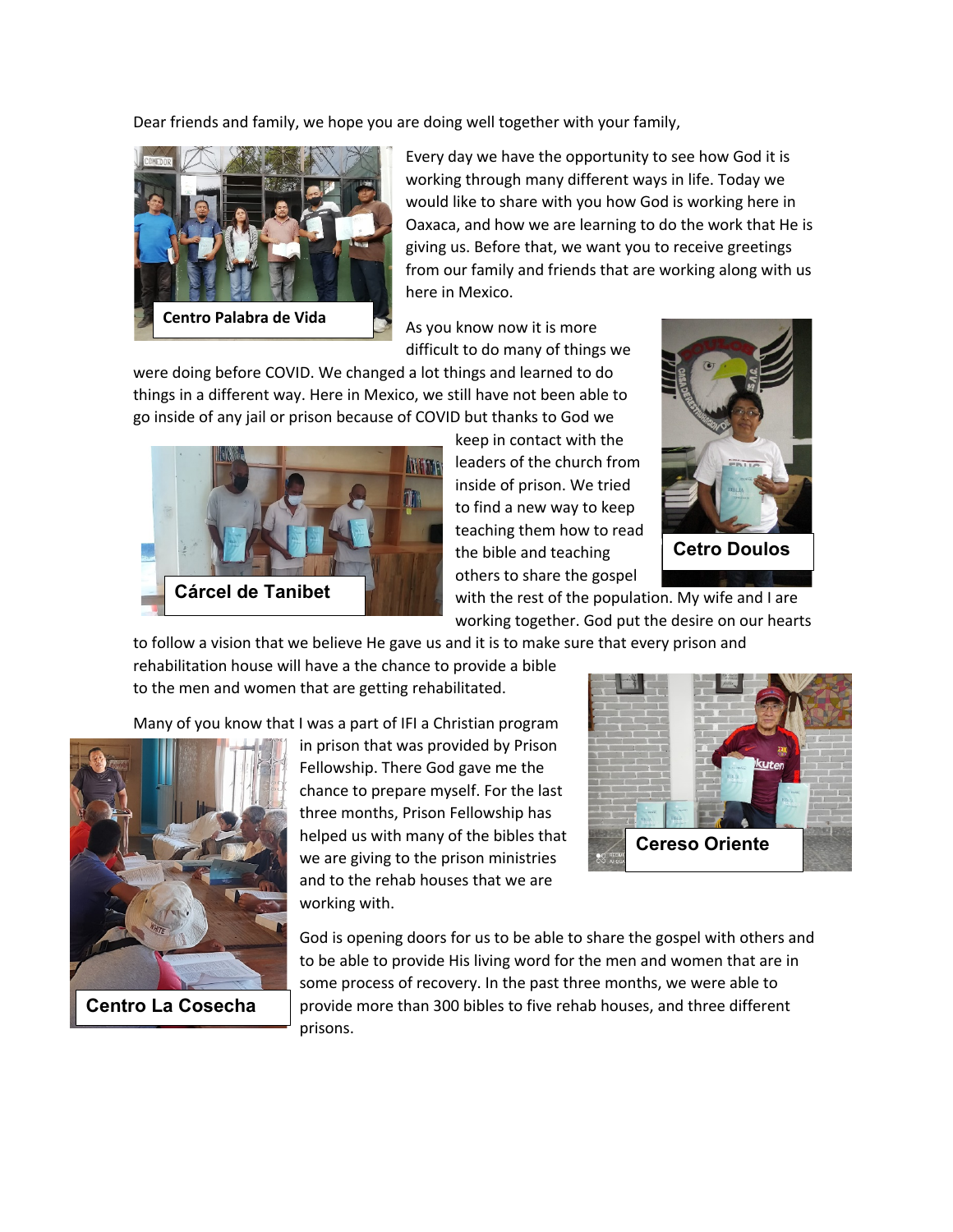

For the last 17 years I have been working doing ministry and it is an honor for me and my family to be able to do His will and to bring the

good news of our Lord Jesus and the message of salvation from the One the who died for our sins.

Last month I had the opportunity to go to the sierra of Puebla and work with E3 ministries that, here in Mexico, it is directed by Lyle Smith from Texas. We went to a community whose name is Jonotla. Our vision and goal was to share the gospel in all the town and invite the people to give their lives to the Lord. It was really good to see that people still in





**sharing Christ with a young man**



May 15 to 22: 5 days in the harvest field Gospel presentations: 117 heard the gospel Professions of faith: 39 believed Trained in 4.1.1: 8 Identified houses of peace: 15 Trained in commands of Christ: 5

It is a blessing to be able to feel useful to God and to do what He wants me to do along with my family.

We thank God for your lives and we thank you for all your prayers and the financial support that you are sending us. You are helping us to accomplish the great command that God is giving us.

Please keep praying for us, for our lives, and for those that God is putting in our way to share the gospel, that they will have a willing heart and open ears.

If anyone would like to donate more bibles it will be a blessing for us, now we have people that work in rehab houses and in prison ministries that are asking us for help with bibles. It will be great for us to be able to help so that every inmate in prison has access to the word of God and the men and women that are in some type of recovery, too.

May the love of God be with all of you and your love ones.



**Pray through the streets that God prepares hearts**